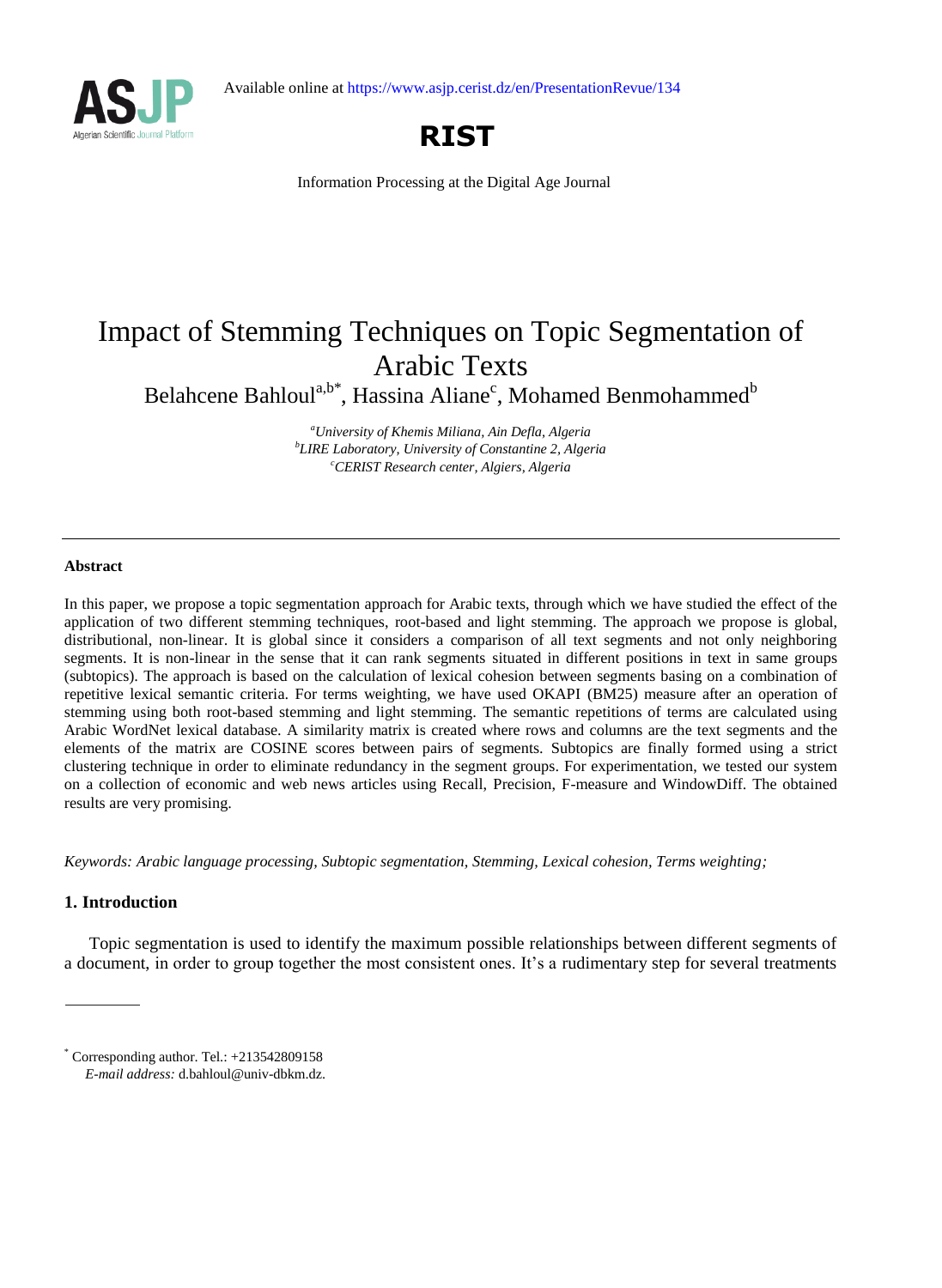like automatic summarization, information retrieval and document indexation. According to [Choi, 2000], topic segmentation has as object to find in a text a set of portions thematically coherent and distinct of the neighboring portions. According to [Hearst, 1997], the objective is to segment the text into several contiguous, nonoverlapping blocks that are thematically coherent. For the last years, several approaches have been proposed for the topic segmentation and they can be classified in endogenous approach and exogenous approach. The first approach exploits the information contained in the text to be segmented such as lexical repetition. The second approach uses external resources like: thesaurus, dictionary and co-occurrence network [Chaibi et al, 2014]. In the literature, several segmentation algorithms have been proposed. We can classify them into two categories, linear or non-linear (hierarchical). Linear segmentation algorithms such as TextTiling [Hearst, 1997], Segmenter [Kan et al, 1998], DotPlotting [Reynar, 1998], C99 [Choi, 2000], produce contiguous segments according to their order of appearance in the source document. The hierarchical algorithms such as Probabilistic segmenter [Utiyama and Isahara, 2001] and [Simon et al, 2013], Minimum cut segmenter [Malioutov and Barzilay, 2006], Bayesian segmenter [Eisenstein and Barzilay, 2008], HAPS (Hierarchical Affinity propagation for segmentation) [Kazantseva and Szpakowicz, 2011] and [Kazantseva and Szpakowicz, 2014] aim to group not necessarily neighboring segments into the same thematic groups. In the two families of algorithms, segmentation is based mainly on the census of the lexical and semantic relations between segments. Topic segmentation is an important topic in the treatment of natural language because it is closely related to morphological analysis and it is much more with the case of rich and complex languages morphologically such as Arabic. Works on Arabic language are too little. The only works identified are: [El-Shayeb et al, 2007] who developed a system named ModSeleCT. The system is based on a linguistic technique called lexical chaining which measures the cohesion between textual units. ModSeleCT was compared against three algorithms: SeLeCT [Stokes et al, 2004], LCseg [Galley et al, 2003] and TextTiling [Hearst, 1997]. The works of [Harrag et al, 2010] and [Chaibi et al, 2014] consist on a comparison between the two algorithms TextTiling and C99 implemented on Arabic texts. [Harrag et al, 2010] developped ArabTiling and TopSegArab (which are respectively, an adaptation of TextTiling and C99 segmenters). The two systems are implemented on IR where they confirmed that the use of topic segmentation gives more better results than without. [Chaibi et al, 2014], on their part, developed ArabC99 and ArabTextTiling (which are respectively an adaptation of Text- Tiling and C99). Their evaluation results show that ArabC99 is better than TextTiling Arabic version. In this paper, we present a subtopic segmentation approach based essentially on maximizing lexical cohesion between text segments. We combine lexical-semantic criteria to calculate distributional similarity. For the calculation of terms repetitions in the text, we considered the two stemming techniques, root-based stemming and light-stemming, where the objective is to test the effect of each of the two techniques on the overall performance of the segmentation system. The rest of this paper is organized as follows. Section 2 states potential interesting contributions of lexical cohesion detection in topic segmentation problems. Section 3 presents an overview on distributional similarity and some of its techniques. We described the proposed approach in Section 4 and Section 5. The evaluation and experimental results are discussed in Section 6 and finally, we end up with a conclusion in Section 7.

## **2. Lexical cohesion**

Automatic detection of lexical cohesion between two segments in a text consists to identify and valorize the relationships that can link them in the same context. It is essentially based on repetition of words or detection of semantic links. In literature, Cohesion and text are inseparable terms. Cohesion is the glue that binds the relations of meaning within a text to make it an integrated unit [Al-Janabi, 2013]. Cohesion can be split into grammatical and lexical cohesion. Lexical cohesion (in Arabic المعجمي التماسك / a'txxam'Asok Almo'came) is the most widely used cohesive tie [AL-Shurafa, 1994]. It can be defined as the cohesive effect achieved by the selection of vocabulary [Halliday and Hasan, 1976]. Detecting lexical cohesion between segments in a text constitutes a rudimentary step in the segmentation process. Lexical cohesion can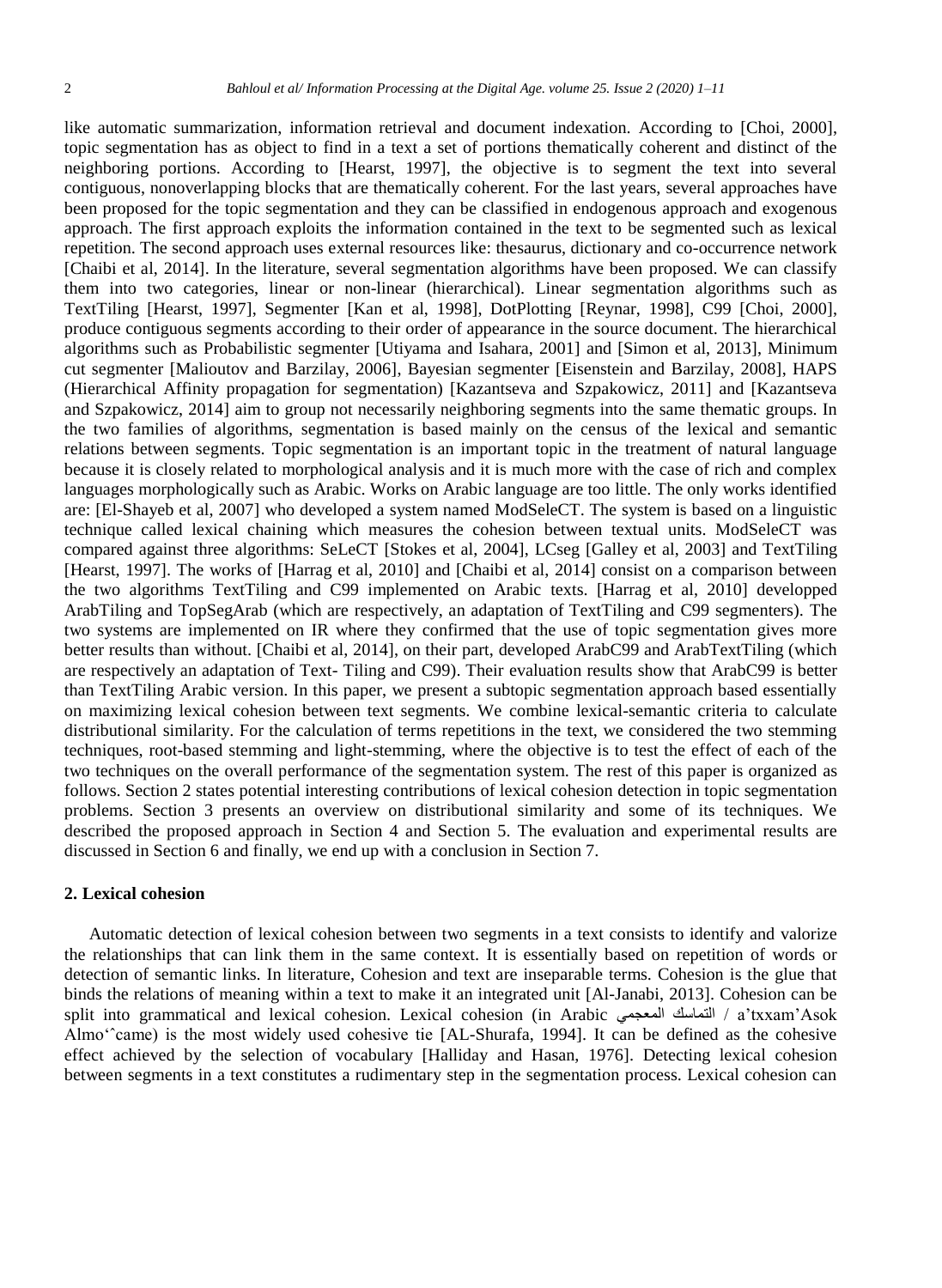be defined as semantic relationship between elements forming a text. The marks of lexical cohesion between two segments can be generally spotted by the six following relationships: repetition, synonymy, hyponymy, antonymy, metonymy and equivalence between terms [AL-Shurafa, 1994]. An experiment on Arabic and English texts [Al-Janabi, 2013] showed that the ratio of reiteration in Arabic literary texts is higher than in English literary texts (84.21% to 70.10%) and the recurrence of Arabic words repetition is higher than that of English (52.22% to 43.47%) and the occurrence of synonymy in English text is higher than that in Arabic texts (15.21% to 9.71%). This clearly shows that lexical cohesion detection by reiteration (particularly repetition and synonymy) is predominantly the most appropriate in automatic processing. The detection of lexical cohesion is mainly based on a calculation of similarity between segments. According to the types of relationships mentioned above, the distributional similarity calculation uses repetition of terms and tracking of semantic links.

#### **3. Distributional similarity**

Distributional similarity technique has been used since a long time for the construction of semantic classes of words. The method assumes that semantically close words tend to appear in same contexts [Bannour et al, 2011]. To measure the semantic similarity between words, we can use lexical resources like Arabic WordNet. Before applying any similarity measure using the distribution of words, we must firstly, quantify the occurrences (repetitions) of the same terms in the text and on the other hand, identify semantic links between terms. To apply any similarity measures, it is necessary to calculate the distribution of terms in different segments of the text. Instead of calculating simple occurrences of a term, we can weight its importance according to its repetitions, in this way we can not only measure the similarity between segments but also identify the rank of this similarity according to all pairs of segments in a text. The most used weighting method is TF-IDF (Term Frequency / Inverse Document Frequency) which is a weighting method often used in information retrieval, particularly in text mining. This statistical measure is used to evaluate the importance of a term contained in a document in relation to a collection or corpora. The weight is incremented with the number of occurrences of the word in the document. Lot of variations of the original formula are often used to evaluate the relevance of a document basing on the users search criteria [Bougouin, 2013]. For example, the equation of [Jones, 1972] quoted below, compares the behavior of a candidate term in the analyzed document with its behavior in a document collection:

$$
TF - IDF(\text{terme}) = TF(\text{terme}) \times \log\left(\frac{N}{DF(\text{terme})}\right) \tag{1}
$$

*TF* represents the number of occurrences of a term in the analyzed document. *DF* is the number of documents in which it is present and N is the total number of documents. An alternative measure to TF-IDF is OKAPI (or BM25) [Robertson et al, 1999], It is still considered one of the methods in the state of the art in this field. OKAPI is described as a TF-IDF taking better into account the length of documents. This measure is used to normalize the *TF* (which becomes *TFBM25*) [Bougouin, 2013]:

$$
Okapi(terme) = TF_{BM25}(terme) \times \log\left(\frac{N - DF(terme) + 0.5}{DF(terme) + 0.5}\right)
$$
  

$$
TF_{BM25} = \frac{TF(terme) \times (k_1 + 1)}{TF(terme) + k_1 \times (1 - b + b \times \frac{DL}{DL_{moyenne}})}
$$
(3)

 $k_1$  and *b* are constants. By experimentation [Bougouin, 2013], the best values of  $k_1$  and b are set to 2 and 0,75 respectively. *DL* is the length of the analyzed document (number of its words) and *DLavgLength* the average length of the document collection. Note that OKAPI can also be adapted to consider a segment (sentence, paragraph) relatively to a text. In our approach, we use an updated version of OKAPI which takes into account the distribution of synonyms. OKAPI seems also the most appropriate technique according to the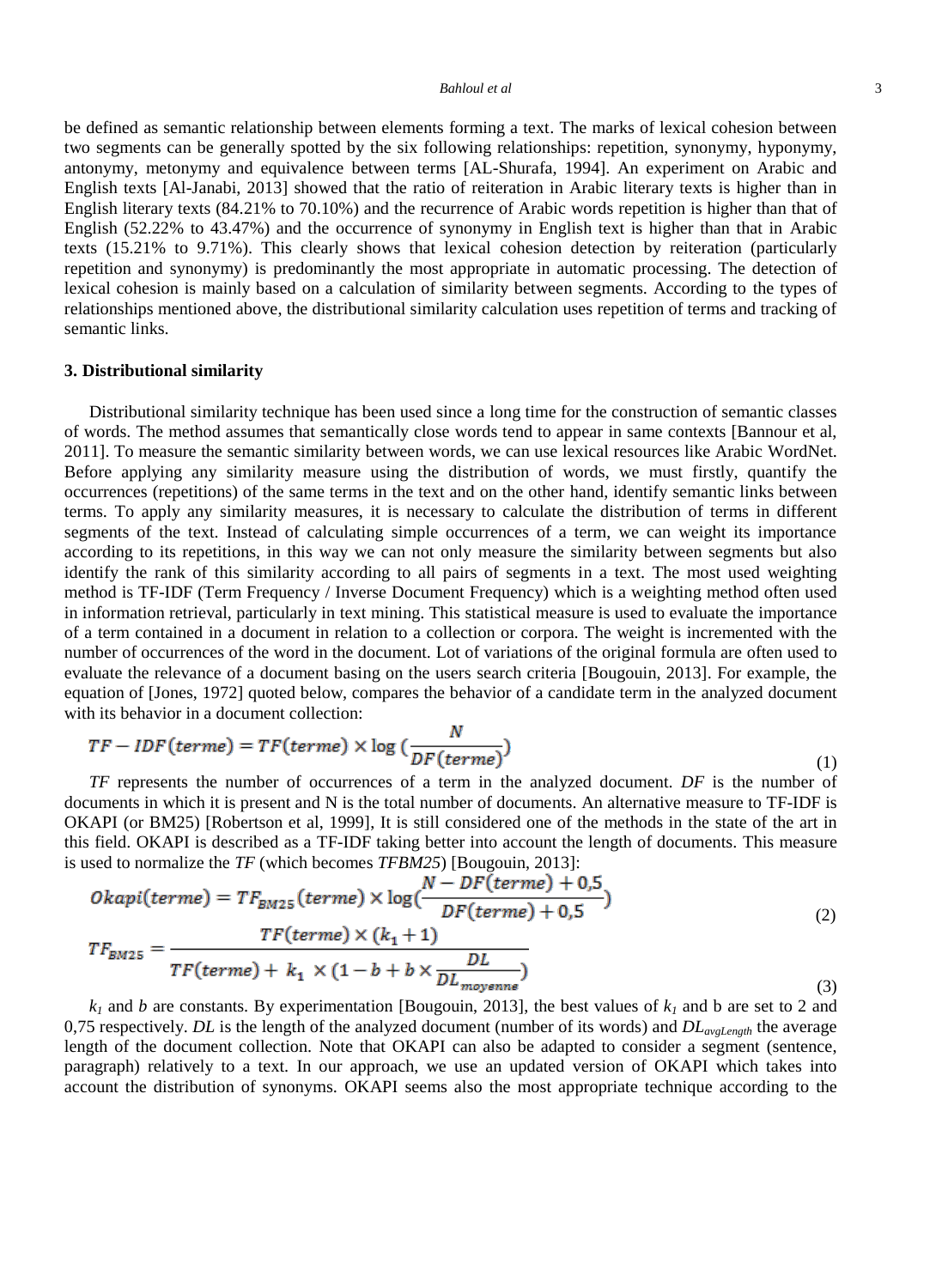nature of the text segments in our experimental dataset which have generally different lengths. To calculate similarity between two sets, several measures exist, the most widely used in NLP applications is COSINE. Several COSINE versions exist, the most used in the calculation of similarity between sentences is that proposed by [Choi, 2000] which was used in its C99 thematic segmentation algorithm. The similarity between two sentences x and y is calculated by the following equation:

$$
sim(x,y) = \frac{\sum_{j} f_{x,j} \times f_{y,j}}{\sqrt{\sum_{j} f_{x,j}^{2} \times \sum_{j} f_{y,j}^{2}}}
$$
\n(4)

*fi,j* denotes the frequency of term *j* in the sentence *i*. COSINE gave the best performance according to the prior studies and works relatively in Arabic language [Al-Anazi et al, 2016]. In our work, COSINE measure is updated to take into account the terms weighting using OKAPI metric.

# **4. Proposed approach**

The approach we propose to automatically subdivide text in subtopics is a global, non-linear approach. It combines a statistical distributional calculation (terms repetition) with a lexical semantic model based on the calculation of synonymy between terms. Our approach involves five main steps. A preprocessing step which includes text segmentation of the text into paragraphs, filtering, normalization and stemming. The second one consists on the calculation of OKAPI weighting score basing on frequency and synonymy calculation. The third step concerns similarity calculation, in which we calculate the COSINE scores between all pairs of segments. The fourth step consists to group with each segment the most related segment. The last step consists to apply a strict clustering in which we group in same subgroups (subtopics) all common segments. The approach is a global since it compares a segment with all other text segments, unlike the local approaches that compare only neighboring segments. It is also non-linear, because it can gather in the same group, coherent segments located in different positions in the text. Fig. 1 shows the different processing steps of our system.



Fig. 1. Subtopic segmentation system architecture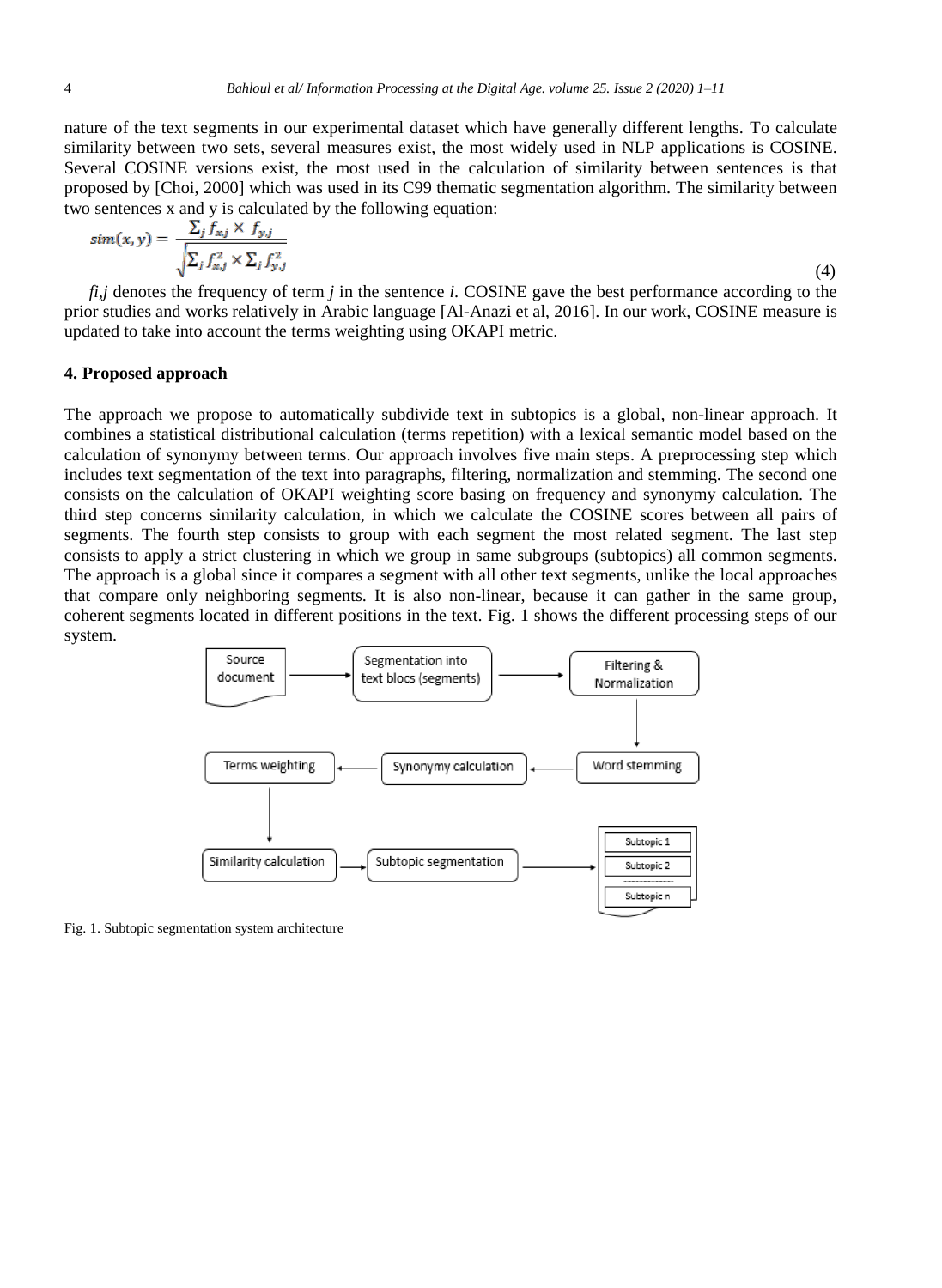## **5. Description of the system main modules**

#### *5.1. Text segmentation*

The objective of This module is to divide the text into text segments (paragraphs) using the stop point (.), the colon (:) and the line break. We avoid also the use of other punctuation signs and some connectors as the (**و** /and) because of ambiguity that can be generated in segmentation.

# *5.2. Filtering and normalization*

This step consists to remove all non-significant words. We compare each recognized word with one of the elements in the stop words list (*أ*نْ , بعد , أنَّ). This step consists also to remove special characters and numbers and eliminate diacritics in the case of partially vowelized words. Finally, to prepare the words to the next treatment (stemming), these are standardized by replacing letters such (**ة** , **ي** ,**آ**, **إ** ,**أ** (by ( **ه** , **ى** , **ا** ( respectively.

## *5.3. Stemming and synonyms calculation*

For each normalized significant word (verb, noun, adjective), we apply a stemming process using both root based stemming (using Khoja stemmer) and light stemming (using Assem stemmer).The objective is to remove inflected elements (prefix and suffix) to obtain its root and its stem, this allows to return a list of tokens called items. Calculation of roots and stems is very important for the calculation of distribution of occurrences of same words in the text. Roots and stems are also used for synonyms calculation. Semantic repetitions are calculated using the lexical database Arabic WordNet (AWN), which is a lexical-semantic network that for each term it gathers all its synonyms in groups called Synsets. Table I shows the results of stemming and synonymy calculation of the word (**المفاهيم** / AlmafAhym / Concepts).

| المفاهيم :Input | Output: synset                                              |
|-----------------|-------------------------------------------------------------|
| فهم :Root       | سمع، أخذ، فسر، أدرك، تيقن، عقل، استفسر، اتفق، صواب، استعلم، |
|                 | استفهم، سأل، فطنة، معرفة، فكرة عامة، مفهوم، تصور، وافق،     |
|                 | تفاهم، رشد، بصيرة، دراية                                    |
|                 |                                                             |
| مفاهيم :Stem    | فكرة عامة، مفهوم، تصور                                      |

Table 1. An example of stemming and synonymy calculation

#### *5.4. Terms weighting*

This step consists in associating a score to each word according to the distribution of its occurrences and its synonyms in the text. The distributional repetitive score is calculated by OKAPI metric. Noting that OKAPI in its standard version, calculates weights (weighted frequencies) of a term in a document over a collection of documents. This metric can be adapted to consider a term in a segment over a set of segments (a text). OKAPI score is calculated by equations (2) and (3) and considering:  $k_l$  and *b* are constants set to 2 and *0,75* respectively. *DL* is the length of the current segment (number of its words) and *DLavgLength* the average length of the text segments. *TF* represents the number of occurrences of a term in the current segment (number of occurrences of the word itself or one of its synonyms. *N* represents the number of segments in the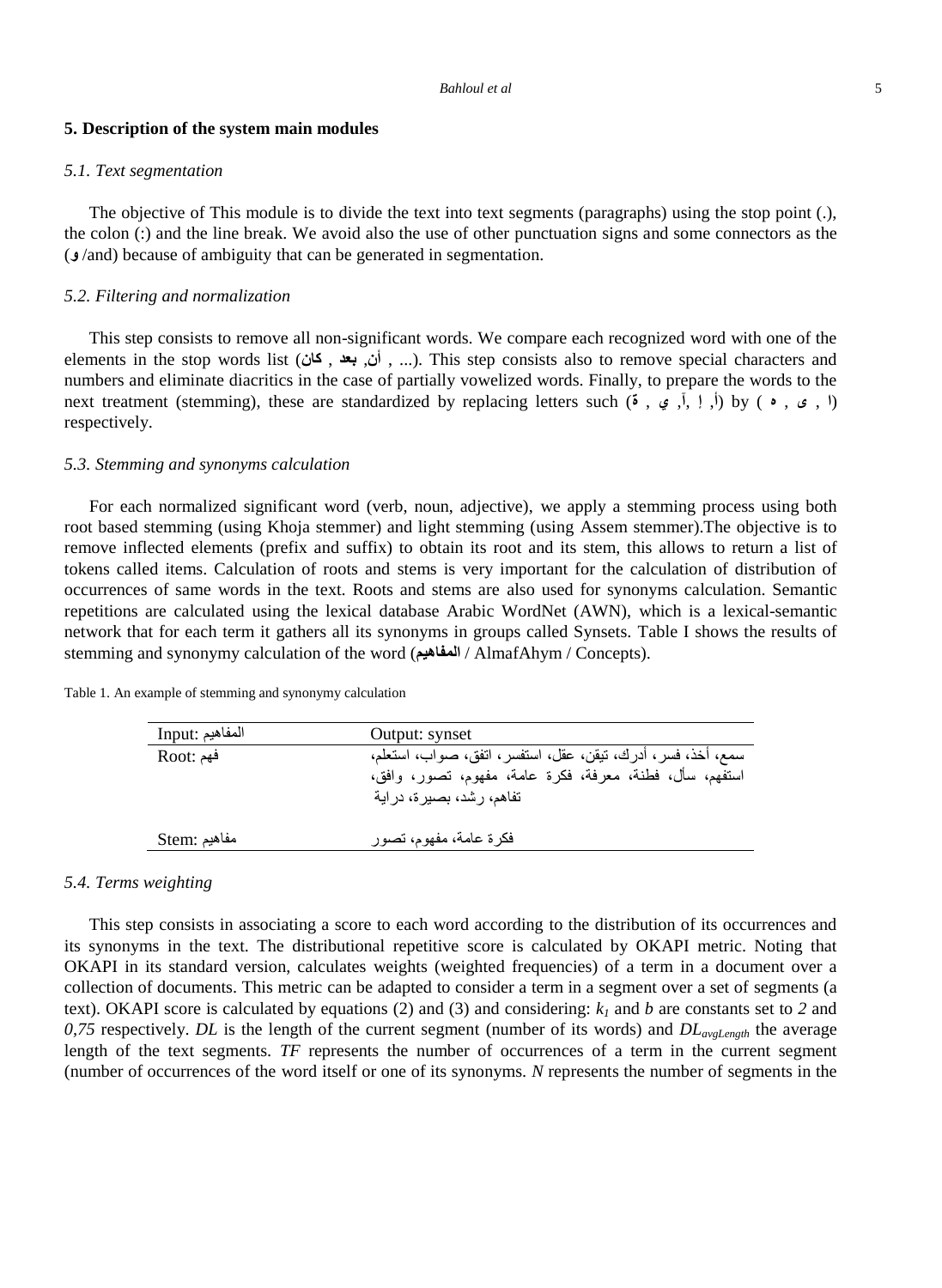text. *DF* is the number of segments in which the term or one of its synonyms appears. OKAPI score shows the importance of a term based on its repetitions in the text.

## *5.5. Similarity calculation*

This step consists to calculate similarity (lexical cohesion degree) between pairs of segments using COSINE measure. The standard version of COSINE (see equation (4)) calculates similarity basing on the words frequencies in the pairs of sentences. We use an updated version of COSINE which considers the weighted frequencies (OKAPI) instead of simple frequencies *f*. We think that this new version measures not only the number of repetitive relations between segments but also the importance of these relationships. The updated equation of COSINE that calculates similarity between two segments (S1,S2) is defined as follows:

$$
Cosines_{1,S2} = \frac{\sum_{j \in S1 \cap S2} OKAPI_{S1,j} \times OKAPI_{S2,j}}{\sqrt{\sum_{j \in S1} OKAPI_{S1,j}^2 \times \sum_{j \in S2} OKAPI_{S2,j}^2}}
$$
\n
$$
(5)
$$

*OKAPISi,j* denotes OKAPI score of a term j in the segment Si. After calculation of COSINE values between pairs, a similarity matrix is constructed. Its lines and colons are the segments of the text. An element *SIM[i, j]* represents the COSINE similarity value between segments i and j. The diagonal values *SIM[i, i]* is *1* which represents the similarity of each segment with itself. Fig. 2 shows an example of a similarity matrix of *9* segments.

|                | S1    | S <sub>2</sub> | S <sub>3</sub> | S <sub>4</sub> | S5    | S6    | S7    | S8    | S9    |
|----------------|-------|----------------|----------------|----------------|-------|-------|-------|-------|-------|
| S <sub>1</sub> | 1.0   | 0.199          | 0.114          | 0.094          | 0.135 | 0.188 | 0.104 | 0.02  | 0.0   |
| S <sub>2</sub> | 0.199 | 1.0            | 0.0            | 0.0            | 0.0   | 0.0   | 0.0   | 0.0   | 0.0   |
| S <sub>3</sub> | 0.114 | 0.0            | 1.0            | 0.093          | 0.009 | 0.09  | 0.0   | 0.0   | 0.0   |
| S <sub>4</sub> | 0.094 | 0.0            | 0.093          | 1.0            | 0.0   | 0.0   | 0.0   | 0.035 | 0.0   |
| S5             | 0.135 | 0.0            | 0.009          | 0.0            | 1.0   | 0.197 | 0.171 | 0.027 | 0.0   |
| S6             | 0.188 | 0.0            | 0.09           | 0.0            | 0.197 | 1.0   | 0.0   | 0.0   | 0.0   |
| S7             | 0.104 | 0.0            | 0.0            | 0.0            | 0.171 | 0.0   | 1.0   | 0.021 | 0.073 |
| S8             | 0.02  | 0.0            | 0.0            | 0.035          | 0.027 | 0.0   | 0.021 | 1.0   | 0.0   |
| S9             | 0.0   | 0.0            | 0.0            | 0.0            | 0.0   | 0.0   | 0.073 | 0.0   | 1.0   |
|                |       |                |                |                |       |       |       |       |       |

Fig. 2. An example of a similarity matrix

#### *5.6. Subtopic segmentation*

According to the similarity matrix, we associate with each segment *i* the most related segment *j*. The selected segment *j* is the segment having the highest COSINE value in the row of the segment *i*. After the creation of segment pairs, we create a set of subgroups by application of a strict clustering technique. Each subgroup contains a set of most related segments. We rank all pairs having common segment in the same subgroup and we eliminate the redundant segments. The set of segments in the same subgroup are ordered according to their apparition in the source text in order to form subtopics. Fig. 3 shows an example of segments clustering. Fig. 4 shows the subtopic segmented text corresponding to.

| $-[1,2]$<br>$\rightarrow$ [ 2,1 ]<br>[3,1]<br>[4,1]<br>$[5,6]$<br>$[6,5]$<br>[7,5]<br>[8,4] | $[1,2]$<br>$\rightarrow$ [ 3,1]<br>$[4,1]$<br>[5,6]<br>$[6,5]$<br>$[7,5]$<br>[8,4]<br>$[9,7]$ | $1,2,3$ ]<br>$\rightarrow$ [4,1]<br>$[5,6]$<br>[6,5]<br>$[7,5]$<br>$[8,4]$<br>[9,7] | $1,2,3,4$ ]<br>[5,6]<br>[6,5]<br>$[7,5]$<br>$\rightarrow$ [8,4]<br>9,71 | [1,2,3,4,8]<br>$-[5,6]$<br>$\blacktriangleright$ [ 6,5]<br>$[7,5]$<br>[9,7] | [1,2,3,4,8]<br>$-[5,6]$<br>$\bigcup$ 7,5]<br>[9,7] | [1,2,3,4,8]<br>$-[5,6,7]$<br>$-19.71$ | $[1,2,3,4,8]$ : Subgroup1<br>$[5,6,7,9]$ : Subgroup2 |
|---------------------------------------------------------------------------------------------|-----------------------------------------------------------------------------------------------|-------------------------------------------------------------------------------------|-------------------------------------------------------------------------|-----------------------------------------------------------------------------|----------------------------------------------------|---------------------------------------|------------------------------------------------------|
| [9,7]                                                                                       |                                                                                               |                                                                                     |                                                                         |                                                                             |                                                    |                                       |                                                      |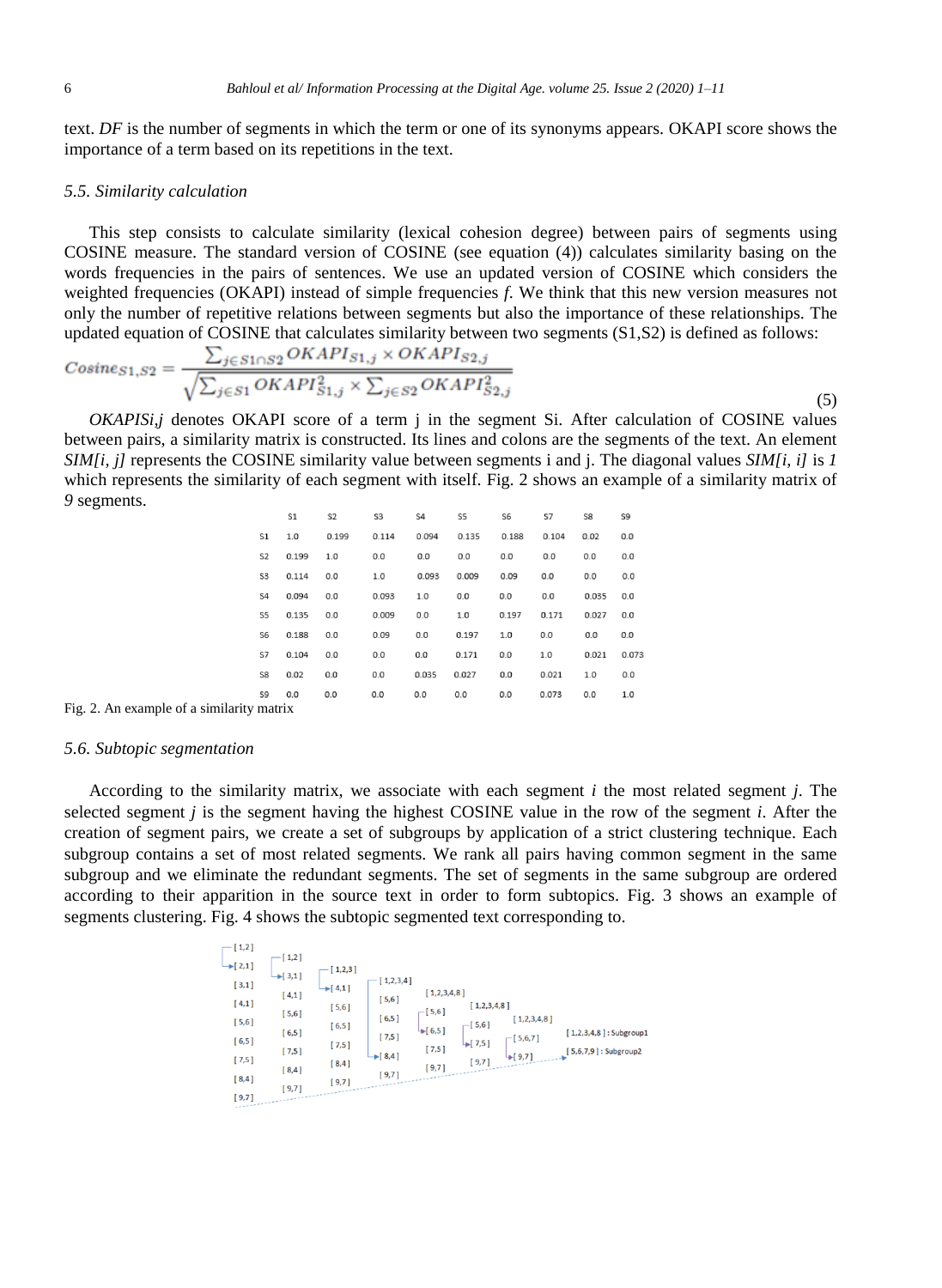| Subtopic 1                                                                                                                                                                                                                     |
|--------------------------------------------------------------------------------------------------------------------------------------------------------------------------------------------------------------------------------|
| أكدرنيس مجلس الأمن الجورجي جيلا بيجواشفيلي أمس، أنه تم الطور على قنية تقيم تقيم القراء وتقال المراس الأمريكي جورج بوش خطابه أمام آلاف الأشخاص في العاصمة الجورجية. (1)                                                         |
| وصرح جيلا بيجواشفيلو للتلفريون الجورجو "تم العثور على قنبة يدوية سوفياتيةالصنع على بعد من الصلاء التي التي كان الرئيسان (بوش ونظيره الجورجيميخائيل سكاشفيلو) يقفان عليها". (2)                                                 |
| وأضاف أنه "لم ينرع صاعق القبلة اليدوية ولم تكن تشكل أي خطر"، موضحا أنه "لم يتم إلقاءها بل عثر عليها أحد عناصر أجهزة الأمن الجورجية". (3)                                                                                       |
| وقال "إن الذين أتوا بها كانوا بلا شك يسعون إلى تخويف الناس وإثارة ضجة[علامية"، مؤكدا أن "أجهرة الأمن في البلدين تعكف حاليا على دراسة الحادثوستستخلص منه كل النتائج". (4)                                                       |
| وتشير المجلة إلى أن الزيارة تهدف إلى عودة العلاقات بين البلدين إلى طبيعتهاوالتأكيد على جدية بوش بتنفيذ سياسته الخارجية الجديدة. (8)                                                                                            |
|                                                                                                                                                                                                                                |
| Subtopic 2                                                                                                                                                                                                                     |
| وكانت أجهزة حماية الرئيس الأمريكياقد نكرت قبل ذلك بساعات أن عبوة يبنو أنهائها يدوية القيت تعاهد والتحالي والمع التيسي مؤكدة أن السلطانالجورجية أبلغتها بذلك بعد مغادرتها جروجيا والغربية أبلغتها بذلك بعد مغادرتها جورجيا. (5) |
| وأعلن الناطق باسم جهاز الأمن جرائاثل شيري "بعد أن غادر الرئيس جررجيا أبلغتناسلطات البلد الفعال الملاء الماسع والمعالي ألقيت عبوة وصفت بأنها على مايبدو قنبة يديبة على بعد30 مترا من المنصة". (6)                               |
| من جهة ثانية ذكرت مجلة "شتيرن" الألمانية أن المستشار الألماني جيرهارد شرودرسيرور الرئيس الأمريكي جورج بوش في 27 و28 من الشهر المقبل في واشنطن. (7)                                                                             |
| ورفَض متحدث باسم الحكومة الألمانية أمس في برلين تأكيد هذا الخبر. (9)                                                                                                                                                           |

Fig. 4. An example of a subtopic segmented text

#### **6. System evaluation**

Evaluate an automatic topic segmentation system is a delicate task. Many issues are raised and can roughly be reduced to two questions: (A) What reference? (B) What evaluation score? [Adam and Morlane, 2009]. To evaluate a system, it must be compared to a reference segmentation. Evaluation can be done manually by using manual annotations, but it usually returns a very low agreement between annotators. The automatic evaluation measures used Pk [Beeferman et al, 1999] and WindowDiff [Pevzner and Hearst, 2002]. The first counts the number of times that the two words chosen at random at a distance *k* are in the same segment both in the reference and in the hypothesis. The second calculates the difference in the number of breaks in a sliding window. Automatic evaluation is generally quantitative and consistency between segment is often ignored. A semi-automatic evaluation can be made by comparing the results produced automatically (judged consistent segment groups) by the system and other manually built by a human expert, in this case, the recall and precision scores are calculated. Our experimental dataset consists of a collection of economic and political articles written in undiacritized Modern Standard Arabic collected from web news and others from an international economic magazine. The corpus consists of about 50 articles with an average length of about 2000 words per article. Our evaluation consists of two tasks. In the first one, we have presented a collection of 50 articles with different lengths previously segmented by the system (separate text segments) to a human expert (graduate in economics) and asking him to group with each segment the most related segments to build consistent distinct groups (which constitutes reference dataset). The segment groups constructed by the human expert are compared with those constructed automatically by the system. For each group of segments, we have calculated correctly grouped segments, incorrectly grouped segments and forgotten segments. The measures Recall and Precision are calculated by the following equations:

$$
Recall = \frac{correct}{correct + forgotten}
$$
  
\n
$$
Precision = \frac{correct}{correct + incorrect}
$$
 (6) (7)

- *Correct*: Number of segments correctly grouped by system and by human expert.
- *Incorrect*: Number of segments grouped by system and not by human expert.
- *Forgotten*: Number of segments grouped by human expert and not by system.

For example, to calculate Recall and Precision for two segment groups, one produced by our system and the other by human expert, we must do the comparison presented in Table 2.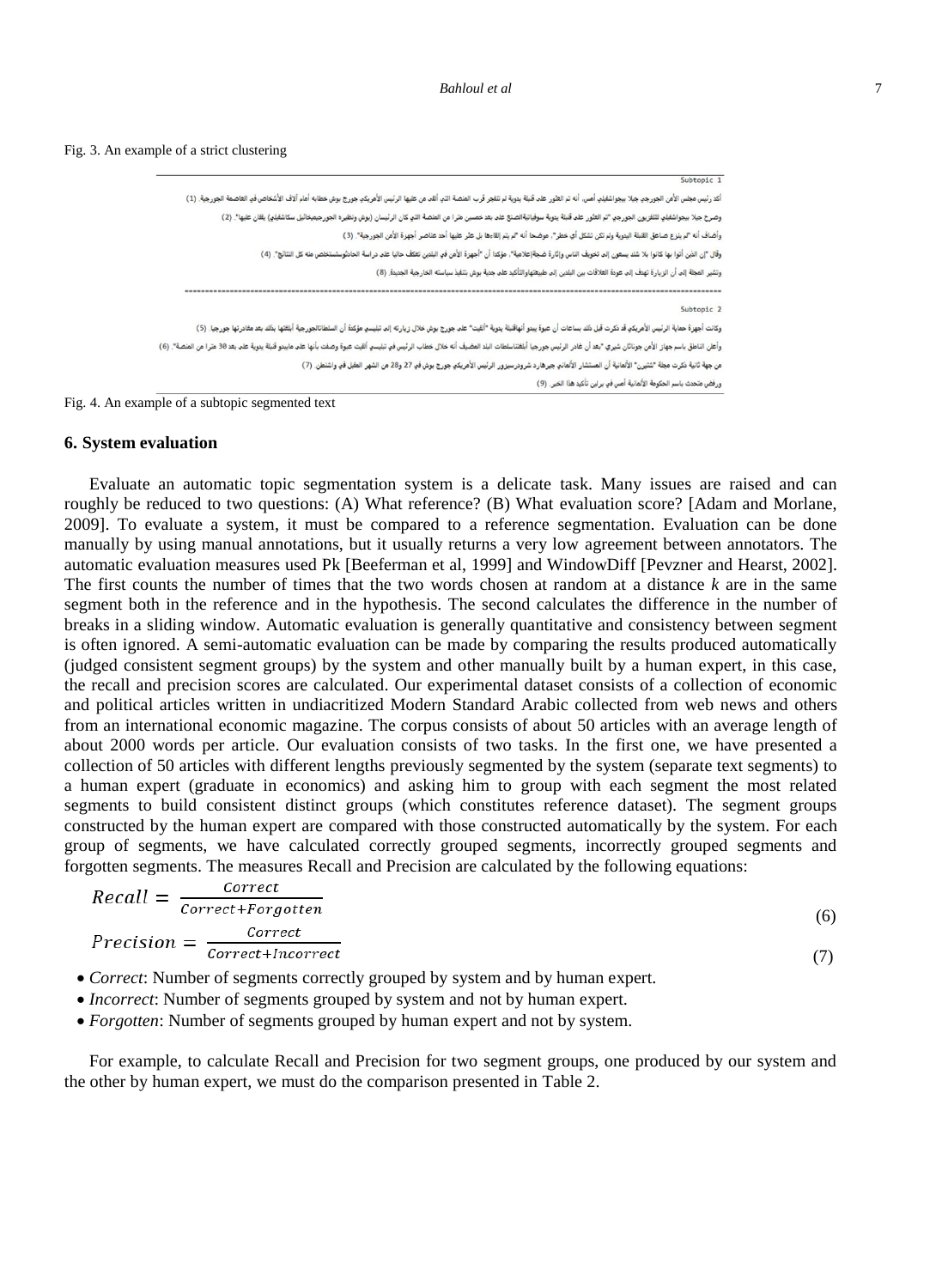Table 2. Calculation of Recall and Precision

| System group                 | Human expert group                   |
|------------------------------|--------------------------------------|
| [1,2,5,8,11,12,16]           | [1,2,3,7,8,12,13,15,16]              |
| Recall = $5/(5+4) = 0:55$    | $3, 7, 13, 15$ : Forgotten segments  |
| Precision = $5/(5+2) = 0:71$ | 5, 11 : Incorrectly grouped segments |

This comparison is repeated for all segment groups produced from a text segmentation. The final evaluation value is calculated by F-measure:

$$
F-measure = \frac{2 \times (Recall \times Precision)}{Recall+Precision}
$$

(8)

To see the effect of using root-based stemming (RB) and light stemming (LS) on the process of segmentation, the evaluation is done for the two cases. Table 3 shows the global results for the first evaluation task.

Table 3. Recap of semi-automatic evaluation results

| Number of articles                           | 50   |
|----------------------------------------------|------|
| Avg. number of segment per article           | 20   |
| Avg. number of total words per segment       | 95   |
| Avg. number of significant words per segment | 58   |
| Recall (RB)                                  | 0.62 |
| Precision (RB)                               | 0.69 |
| F-measure (RB)                               | 0.65 |
| Recall (LS)                                  | 0.63 |
| Precision (LS)                               | 0.72 |
| $F$ -measure $(LS)$                          | 0.67 |
|                                              |      |

The second evaluation task consists to evaluate the linear and non-linear segmentation (Since the non-linear include the linear segmentation). We formed a set of new articles from different text portions (each portion contains a number of segments) extracted from different articles discussed different subjects. In the first evaluation step, we put the different portions in a sequential order to form a new article which will be segmented by the system. The system must rank each portion in an independent group and detect the correct boundaries. In the second evaluation step, we put the different segments of each portion in a non-sequential order to form a new article. The system must also rank each segment in its original portion (correct group). We calculated Recall, Precision and F-measure in the two cases linear and non-linear segmentation. Table 4 shows the results of this evaluation.

Table 4. Evaluation results for the linear and non-linear segmentation

| Segmentation technique      | Recall | Precision | F-measure |
|-----------------------------|--------|-----------|-----------|
| Linear segmentation (RB)    | 0.73   | 0.75      | 0.73      |
| Non-linear segmentation(RB) | 0.72   | 0.73      | 0.72      |
| Linear segmentation $(LS)$  | 0.75   | 0.81      | 0.77      |
| Non-linear segmentation(LS) | 0.73   | 0.79      | 0.75      |

The results of the first evaluation (Table 3) show that our system produces fairly good results compared to the difficulty of this type of intra-document topic segmentation. Indeed, the human expert does not base only on distributional criteria to detect subtopics but he also involves other criteria which touch on the pragmatics of the texts. We notice also that the performance of the segmentation process with using light stemming is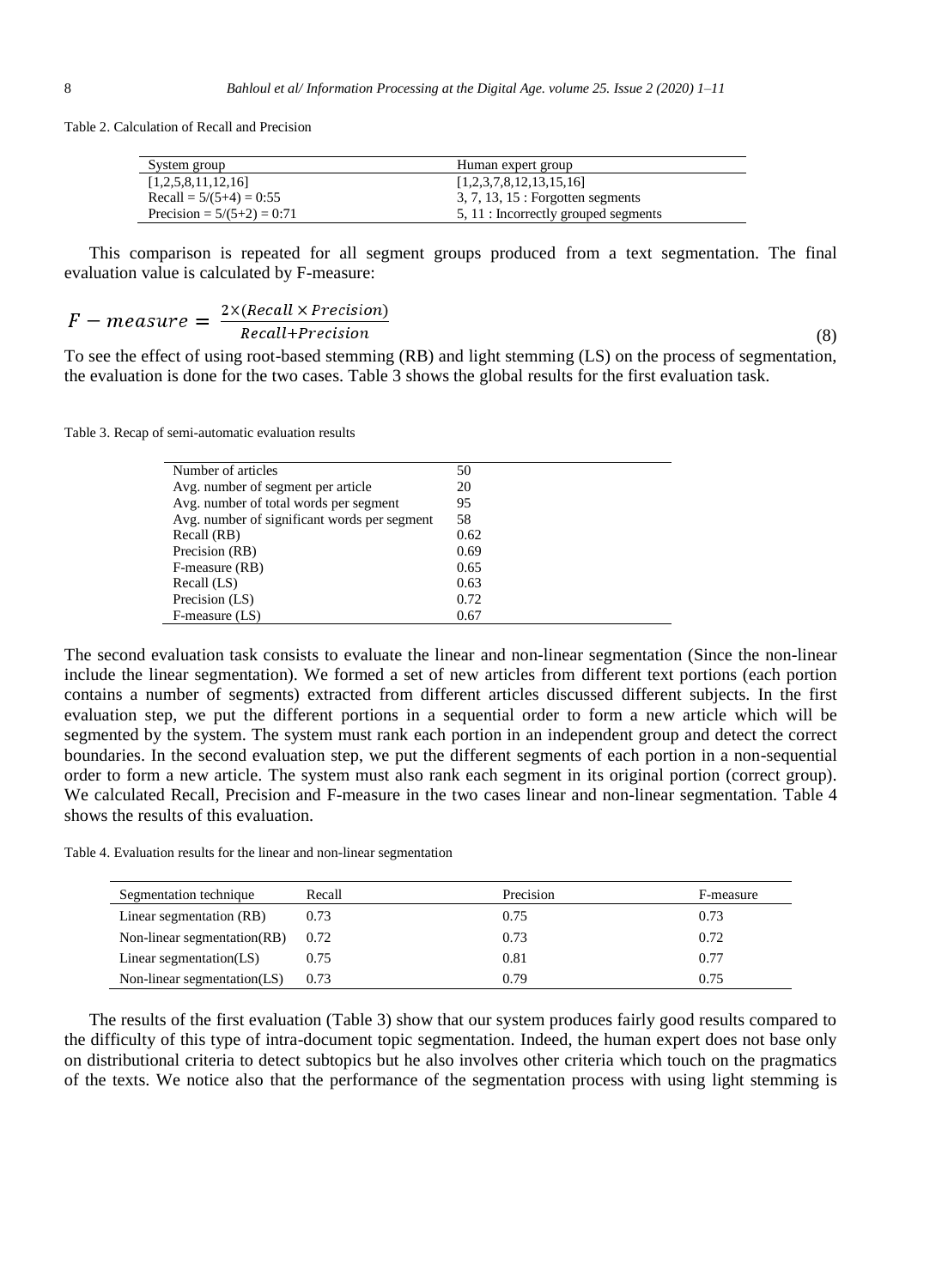#### *Bahloul et al* 9

better than with root-based stemming. In the second evaluation (Table 4), the results show that our system generally makes the right dependencies between segments and their original articles in both cases, linear and non-linear segmentation. The results in both cases are almost the same which proves once again that nonlinear segmentation is very powerful because it includes linear segmentation. Also, we conclude once again that light stemming is more performant than root-based stemming.

In order to evaluate the performance of our system against other topic segmentation systems. We made a comparison with three systems using WindowDiff (WD) metric. The three systems are: ModSeleCT [El-Shayeb et al, 2007], ArabTextTiling and ArabC99 [Chaibi et al, 2014]. The experimental dataset consists of 100 news articles collected from Arabic reuters† news stories. It should be noted that since we could not access to the authors' corpus, we created our own corpus using the same category of articles (news) used by the three systems. We created 10 new articles from the initial dataset. Each one is formed by concatenation of 10 articles selected randomly from the initial dataset. The objective is to compare the performance of our system in detecting correct boundaries. A sliding window is used to compare the automatically topic segmented text with the articles formed by concatenation. The system is evaluated with its two versions, with the light-stemming (LS) and the root-based stemming (RB). Table 5 shows the comparison results of our system against the other systems.

|  |  |  |  | Table 5. Comparison results of the proposed segmenters with other systems |  |  |  |
|--|--|--|--|---------------------------------------------------------------------------|--|--|--|
|--|--|--|--|---------------------------------------------------------------------------|--|--|--|

| Segmenter            | WindowDiff | Dataset                         |
|----------------------|------------|---------------------------------|
| Proposed system (RB) | 0.33       | 100 articles (Arabic Reuters)   |
| Proposed system (LS) | 0.27       | 100 articles (Arabic Reuters)   |
| ModSeleCT            | 0.2        | 1000 articles (Arabic Reuters)  |
| ArabTextTiling       | 0.55       | 120 articles (Arabic Newspaper) |
| ArabC99              | 0.42       | 120 articles (Arabic Newspaper) |

According to the comparison results (Table V), we see that ModSelect presents the best WindowDiff value (0.2) followed by the proposed segmenter (LS) with (0.27). This is probably due to the same category of articles used. It should be noted that to make a worthy evaluation, a same test corpus must be used. Despite the different results and corpora, we can say that our segmenter has well performed against other systems.

## **7. Conclusion**

Currently, automatic topic segmentation is mainly based on repetition of words having similar morphological structures. The new segmentation techniques consider the meaning of terms instead to taking them as simple strings. In this context our approach aims to enhance not only the relationship that may exist between segments but also the importance of these relationships. The evaluation results show clearly that our approach gives good results. We notice that distribution of terms as well as the use of well-defined vocabularies to express ideas in text are always considered as good factors for making good intra-document classification and of course a good topic segmentation. Moreover, as improvement of this work, we propose the study of other relationships such as collocations for example and the use of other distributional similarity techniques such as word2vec and Latent Semantic Analysis (LSA). Finally, we think that testing the approach

<sup>†</sup> https://ara.reuters.com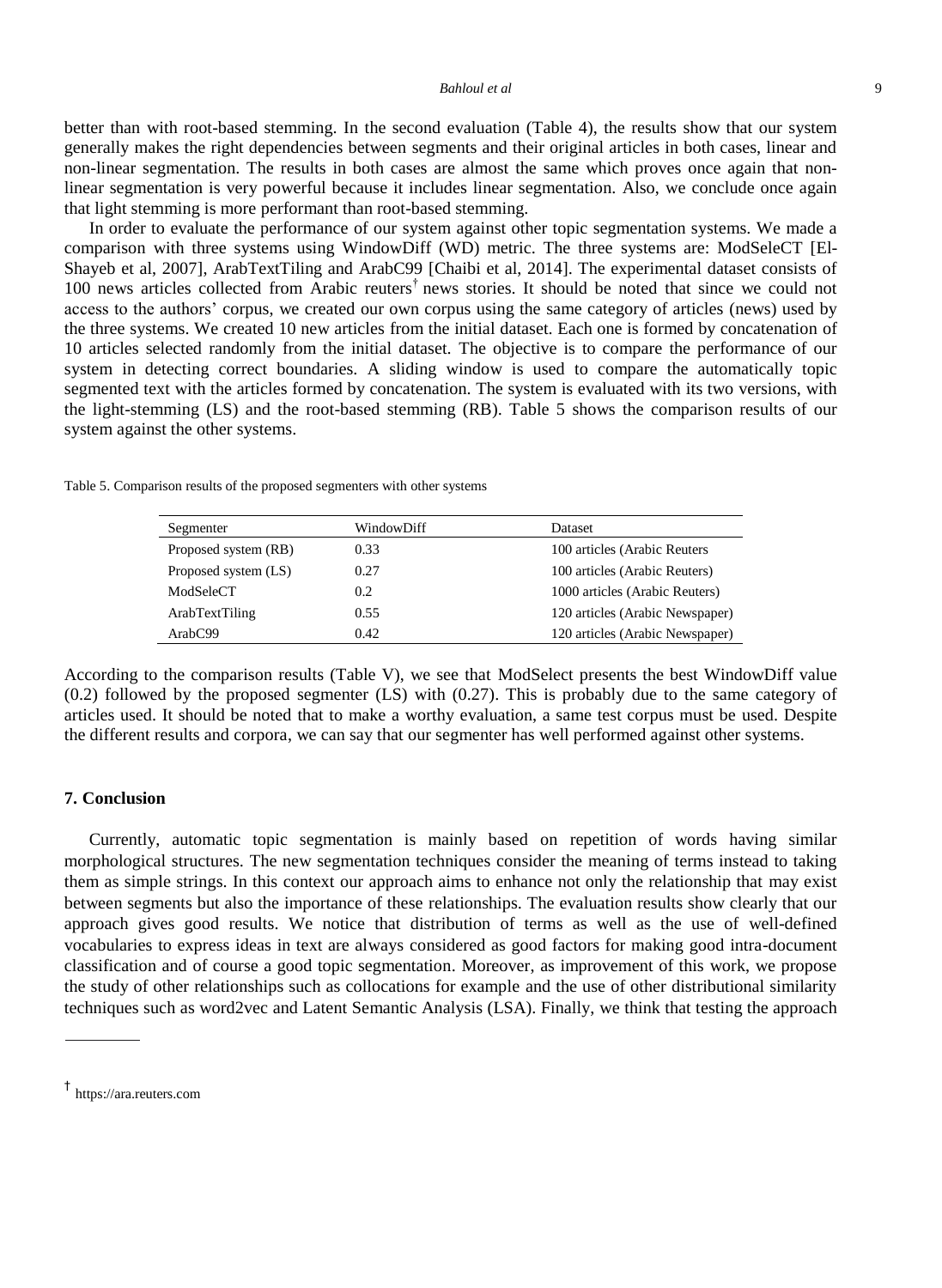we have proposed in information retrieval and automatic summarization systems constitutes a good opportunity.

#### **References**

Choi, F. Y. Y., 2000. Advances in domain independent linear text Segmentation. In: Proceedings of NAACL-00. pp. 26–33.

Hearst, M. A., 1997. TextTiling: Segmenting Text into Multiparagraph Subtopic Passages. Computational Linguistics 23, pp. 33-64

Chaibi, A. H., Naili, M.,Sammoud, S.: Topic segmentation for textual document written in Arabic language. In: Proceedings of 18th International Conference on Knowledge Based and Intelligent Information and Engineering Systems, KES2014. Procedia Computer Science 35, pp. 437–446.

Kan, M.Y., Klavans, J.L., McKeown K.R., 1998. Linear segmentation and segment significance. In: Proceedings of 6th international Workshop of Very Large Corpora (WVLC-6).

Reynar, J. C., 1998. Topic segmentation: Algorithms and applications. PhD thesis, Computer and Information Science, University of Pennsylvania.

Utiyama, M., Isahara, H., 2001. A statistical model for domain-independent text segmentation. In: Proceedings of the 39th Annual Meeting on the Association for Computational Linguistics, pp. 499-506.

Simon, A., Gravier,G., Sébillot, P., 2013. Un modèle segmental probabiliste combinant cohésion lexicale et rupture lexicale pour la segmentation thematique. In: Proceedings of TALN-RCITAL, Les Sables d'Olonne, France.

Malioutov, I., Barzilay, R., 2006. Minimum cut model for spoken lecture segmentation. In: Proceedings of the 21st International Conference on Computational Linguistics and the 44th Annual Meeting of the Association for Computational Linguistics, pp. 25-32.

Eisenstein, J., Barzilay, R., 2008. Bayesian Unsupervised Topic Segmentation. In: proceedings of the Conference on Empirical Methods in Natural Language Processing.

Kazantseva, A., Szpakowicz, S., 2011. Linear Text Segmentation Using Affinity Propagation. In: Proceedings of the Conference on Empirical Methods in Natural Language Processing, pp. 284-293.

Kazantseva, A., Szpakowicz, S., 2014. Hierarchical Topical Segmentation with Affinity Propagation. COLING, pp. 37-47.

El-Shayeb, M. A., El-Beltagy, S. R., Rafea, A., 2007. Comparative Analysis of Different Text Segmentation Algorithms on Arabic News Stories. In: Proceeding of IEEE International Conference on Information Reuse and Integration, pp. 441–446.

Stokes, N., Carthy, J., Smeaton, A. F., 2004. SeLeCT: a lexical cohesion-based news story segmentation system. AI Communications, 17, pp. 3–12.

F. Harrag, F., Hamdi-Cherif, A., Al-Salman, A. S., 2010. Comparative study of topic segmentation Algorithms based on lexical cohesion: Experimental results on Arabic language. The Arabian Journal for Science and Engineering, 35 (2C), pp. 183–202.

Al-Janabi, M. K. H., 2013. Lexical Cohesion in Two Selected English and Arabic Short Stories. AL-USTATH Journal, 2 (702), pp. 61– 88.

AL-Shurafa, N. S. D., 1994. Text Linguistics and Cohesion in Written Arabic. JKAU Arts and Humanities Journal, 7, pp. 17–30.

Halliday, M.A.K., Hasan, R., 1976. Cohesion in English. London, Longman.

Bannour, S., Audibert, L., Nazarenko, A., 2011. Mesures de similarité distributionnelle entre termes. Travail réalisé dans le cadre du programme Quaero, IC.

Bougouin, A., 2013. Etat de l'art des méthodes d'extraction automatique de termes clés. In: Proceedings of TALN-RECITAL, Les Sables d'Olonne.

Jones, K., 1972. A Statistical Interpretation of Term Specificity and its Application in Retrieval.

Galley, M., McKeown, K., Fosler-lussier, Jing, H., 2003. Discourse segmentation of multi-party conversation, The 41st Annual Meeting of ACL.

Robertson, S., Walker, S., Beaulieu, M., Willett, P., 1999. Okapi at TREC-7 : Automatic Ad Hoc, Filtering, VLC and Interactive Track